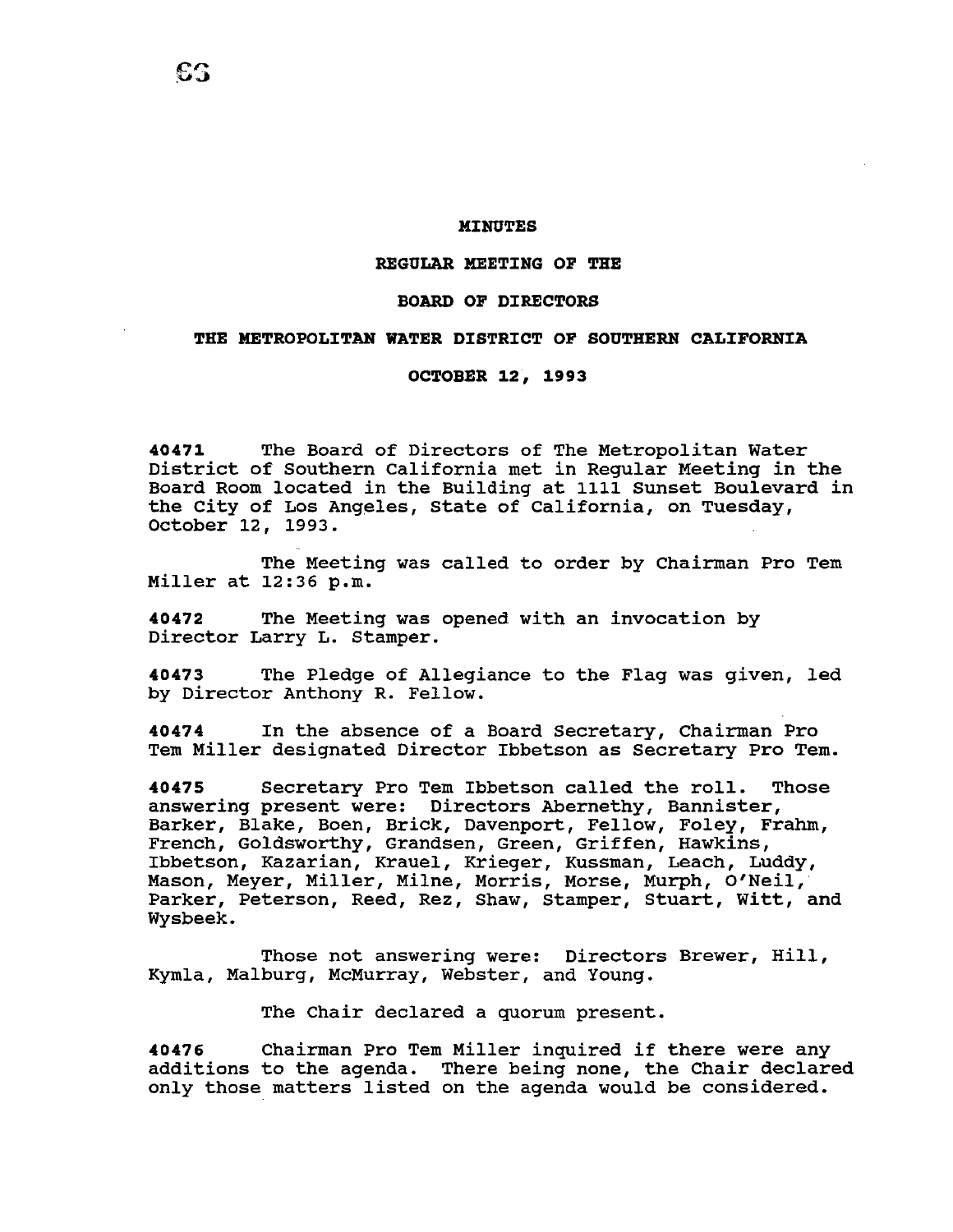**40477** Chairman Pro Tem Miller invited members of the public to address the Board on matters within the Board's jurisdiction. No member of the public responded.

**40478** There being no objection, the Chair ordered the reading of the Minutes of September 14 and September 21, 1993, dispensed with, copies having been mailed to all Directors.

Director stuart moved, seconded by Director Morris and carried, that the foregoing Minutes be approved as mailed.

**<sup>40479</sup>**The General Counsel's letter dated October 1, 1993, was presented, transmitting the credentials evidencing the appointment by Western Municipal Water District of Riverside county of John M. Mylne, III, as an additional representative on Metropolitan's Board for an indefinite term.

General Counsel Taylor reported the credentials had been examined and found legally sufficient.

The Chair ordered the credentials, together with the General Counsel's letter, received and filed.

**40480** Executive Secretary Dorff, Notary Public, administered the Oath of Office to Mr. Mylne.

Chairman Pro Tem Miller ordered the Oath of Office filed.

Following an introduction by Director Krieger, Mr. Mylne took his seat as a Director representing Western Municipal water District of Riverside County.

**40481** The General Counsel's letter dated October 6, 1993, was presented, transmitting the credentials evidencing the appointment by the City of Los Angeles of George Wein as one of its representatives on Metropolitan's Board for the unexpired portion of a term ending December 31, 1994, replacing s. Dell Scott.

General Counsel Taylor reported the credentials had been examined and found legally sufficient.

The Chair ordered the credentials, together with the General Counsel's letter, received and filed.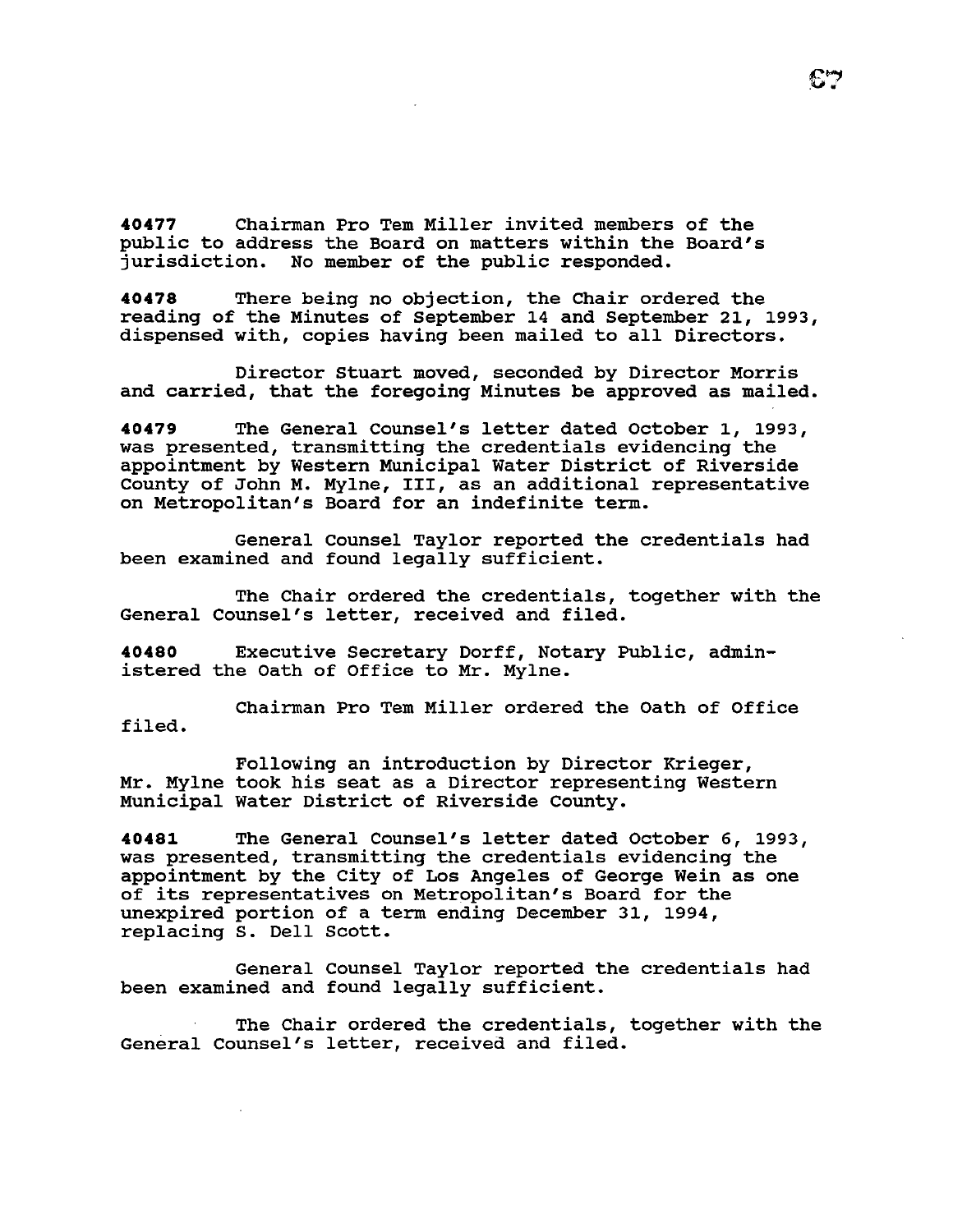**40482** Executive Secretary Dorff, Notary Public, administered the Oath of Office to Mr. Wein.

Chairman Pro Tem Miller ordered the Oath of Office filed.

Following an introduction by Director Luddy, Mr. Wein took his seat as a Director representing the City of Los Angeles.

**40483** Vice Chairman Blake moved, seconded by Director Mason and carried, approving the recommendation of the Executive Committee that Director John M. Mylne, III, be assigned to the Finance and Insurance and the Land Committees.

**40484** Vice Chairman Blake moved, seconded by Director Mason and carried, approving the recommendation of the Executive Committee that Director Gary Morse be reassigned to the Finance and Insurance Committee from the Legal and Claims Committee.

**40485** Chairman Pro Tem Miller announced that committee assignments for Director Wein will be deferred.

**40486** Chairman Pro Tem Miller announced that Director Bannister has been appointed to the owner Controlled Insurance Program Ad Hoc Committee, thereby increasing its membership to six.

**40487** Chairman Pro Tem Miller referred to his October 11, 1993, letter before each Director announcing the appointment of Vice Chairman Blake to serve as the Chair of the Special Budget Committee.

**40488** Director Krieger presented a Commendatory Resolution to former Director Marilyn L. Garcia, who represented the City of Los Angeles from October 9, 1984, to February 9, 1993.

**40489** Director Krieger presented a Commendatory Resolution to former Director Douglas W. Ferguson, who represented Central Basin Municipal Water District from June 14, 1977, to August 11, 1993.

**40490** Vice Chairman Blake moved, seconded by Vice Chairman Barker and carried, authorizing the preparation of a Commendatory Resolution for former Director John Killefer, who represented Coastal Municipal Water District from January 12, 1982, to September 9, 1993.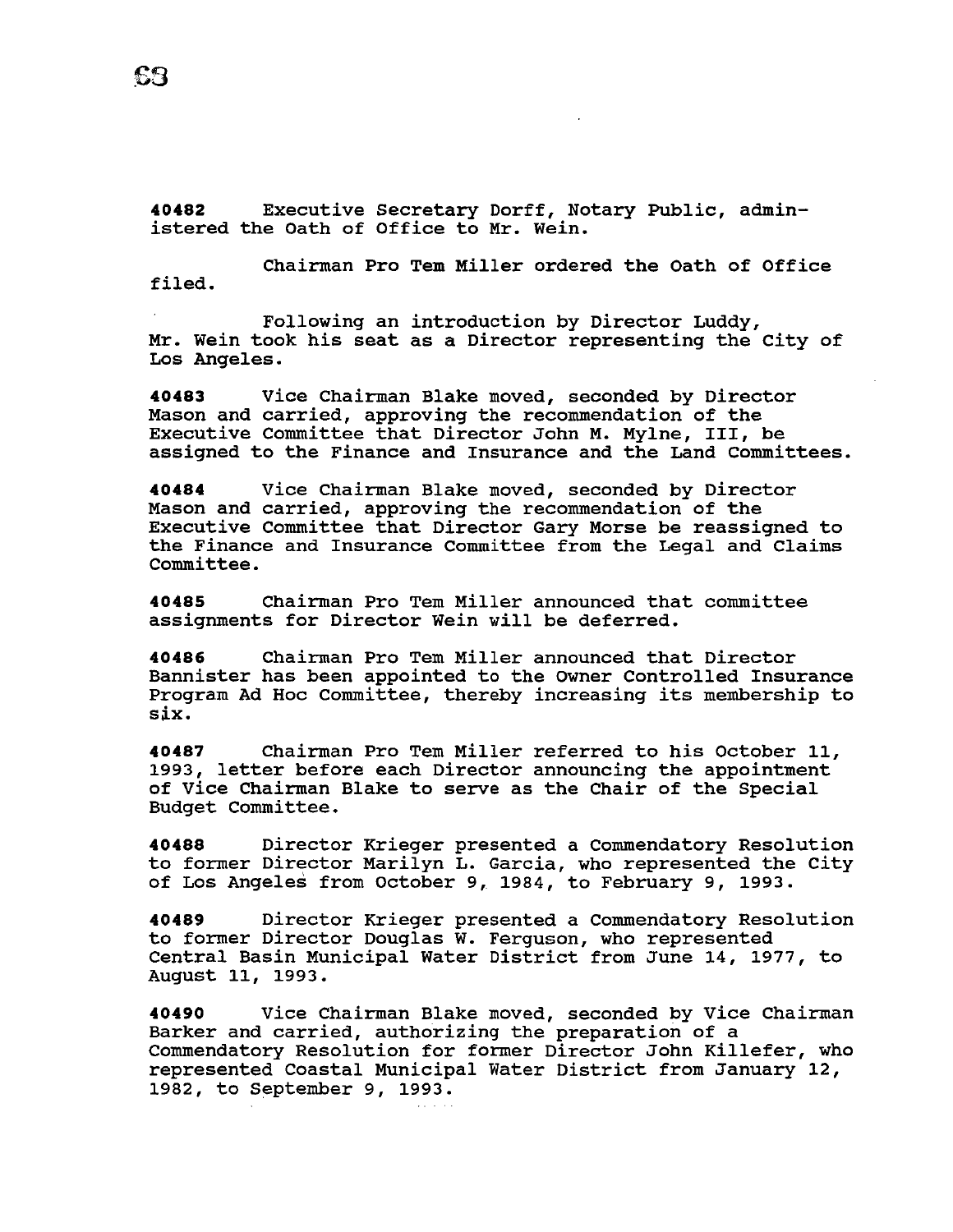**40491** Chairman Pro Tem Miller announced Agenda Item H, discussion of personnel matters, has been withdrawn.

**40492** Legal and Claims Committee Chairman Krauel announced there is no report on legal issues arising out of space problems.

**40493** Assistant General Manager Balcerzak reported that the 2,000 gpd desalination plant is being assembled at La Verne where it will be thoroughly tested prior to shipping to the Southern California Edison company site at Huntington Beach in the spring of 1994. An RFP for the geotech and design of the Inland Feeder has been distributed, he said. He advised that the period for public comments on the EIR required for covering the san Joaquin Reservoir has lapsed, and no comments were received.

Chief of Operations Adams gave a slide-illustrated presentation showing some of the operations for the month.

Chief Engineer snyder gave a slide-illustrated presentation showing the progress of construction projects.

Assistant General Manager Georgeson reported that Metropolitan and the other State water Contractors are concerned about the water quality standards for the Sacramento-San Joaquin Delta being proposed by the Environmental Protection Agency. He advised that the urban water users have united in an effort to ameliorate, before the standards are established, those elements which would have serious negative impacts on the delivery of water.

Assistant General Manager Horne reported that, in preparation for the determination of revenue requirements and setting the water rates for fiscal year 1994-95, meetings have been scheduled-with the member agencies and the Special Committee on Financial Policy to consider the proposed financial rate structure. It is expected draft letters on these subjects will be submitted to the Board in November, he said. He then pointed out the anticipated benefits from the He then pointed out the anticipated benefits from the implementation of the Business Outreach Program, Phase One of the Information Systems Strategic Plan, and the Employee Suggestion and Recognition Program.

Director Morris withdrew from the Meeting at 1:30 p.m.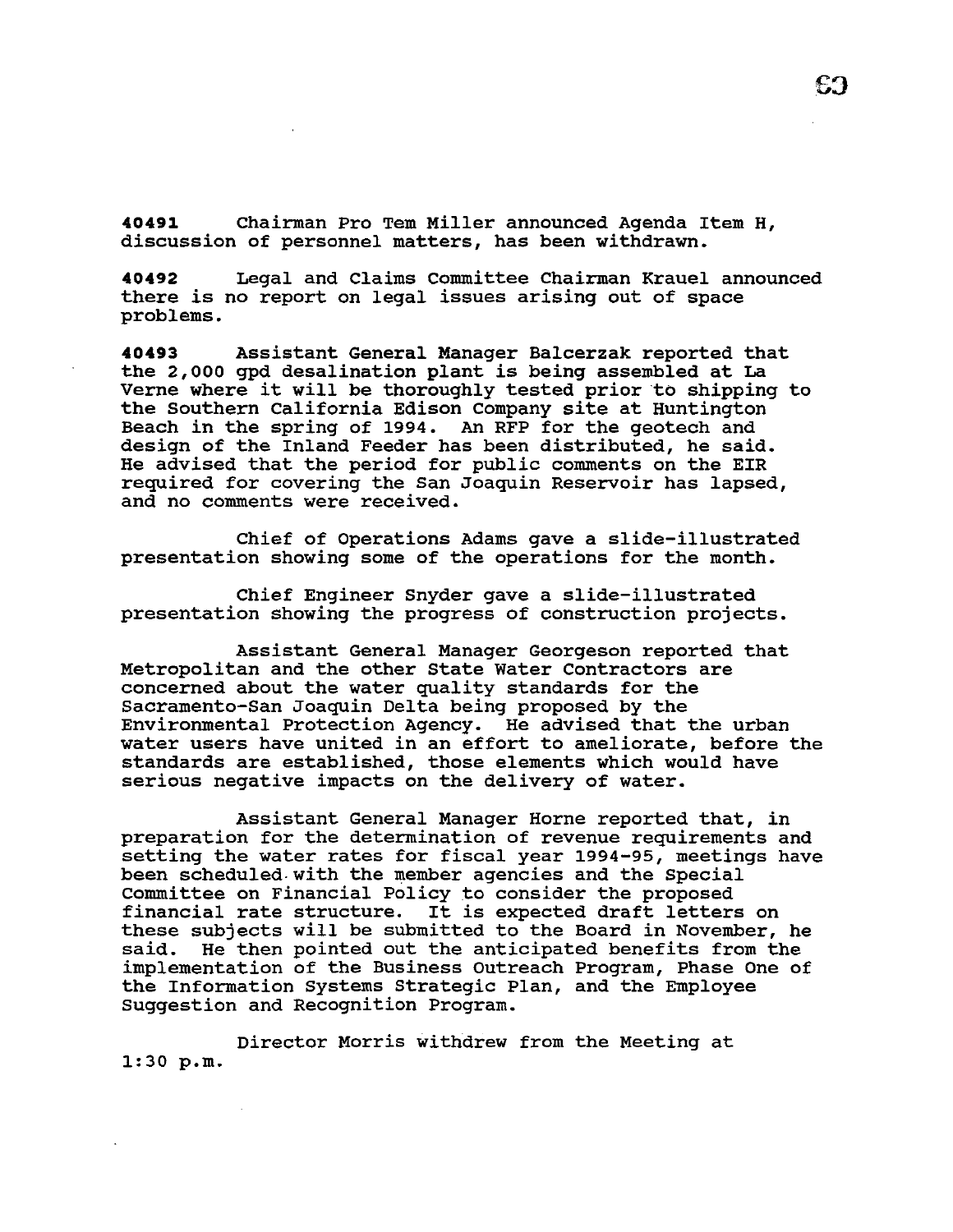Assistant Director of Finance Becker gave a slideillustrated presentation on Metropolitan's financial condition.

**<sup>40494</sup>**General Manager Wodraska urged all Directors to attend the two-day Strategic Plan Assembly scheduled on October 29 and 30 at the Doubletree Hotel in San Pedro. He announced that the Senate Agriculture and Water Resources Committee has scheduled two interim hearings: legislative oversight of Metropolitan on November 16 in San Diego, and (2) on December 15 in Orange County to examine water supply, demand, and financing issues for the State Water Project.

Director Kussman withdrew from the Meeting at 1:46 p.m.

Mr. Wodraska spoke of the need for the Board to make a determination, hopefully no later than December, on the location of the permanent headquarters site and called upon Director of Administrative Services Ivey to present an update on the activities to date in this regard. Mr. Ivey gave a slide-illustrated presentation pointing out the numerous factors which need to be considered by the Board in its decision-making process. Building Site Task Force Chairman Brick then urged all Directors to attend the October 28 meeting of the Building Site Task Force where information will be furnished that is essential to this decision-making process with action on this matter to take place at the December Board Meeting.

Directors Brick and Griffen withdrew from the Meeting at 2:00 p.m.

**40495** General Counsel Taylor reported on the Colorado River Wildlife v. Turner proceeding, advising that the Federal District Court denied the plaintiff's motion, taking the position that no interim final regulation on the critical habitat for four listed endangered species could be issued without the required economic analysis; in Audubon v. EPA, which would require EPA to issue Bay/Delta proposed water quality standards by December 15, 1993, Metropolitan, the urban and agricultural users filed objections and the Court has ordered EPA to respond to those objections, setting a hearing date on November 1, 1993; in the MWD v. Beitler case, a motion for summary judgment has been rescheduled before a new judge on November 18, 1993. Mr. Taylor pointed out that before each Director is a memorandum outlining the changes to the Brown Act, which will go into effect on April 1, 1994.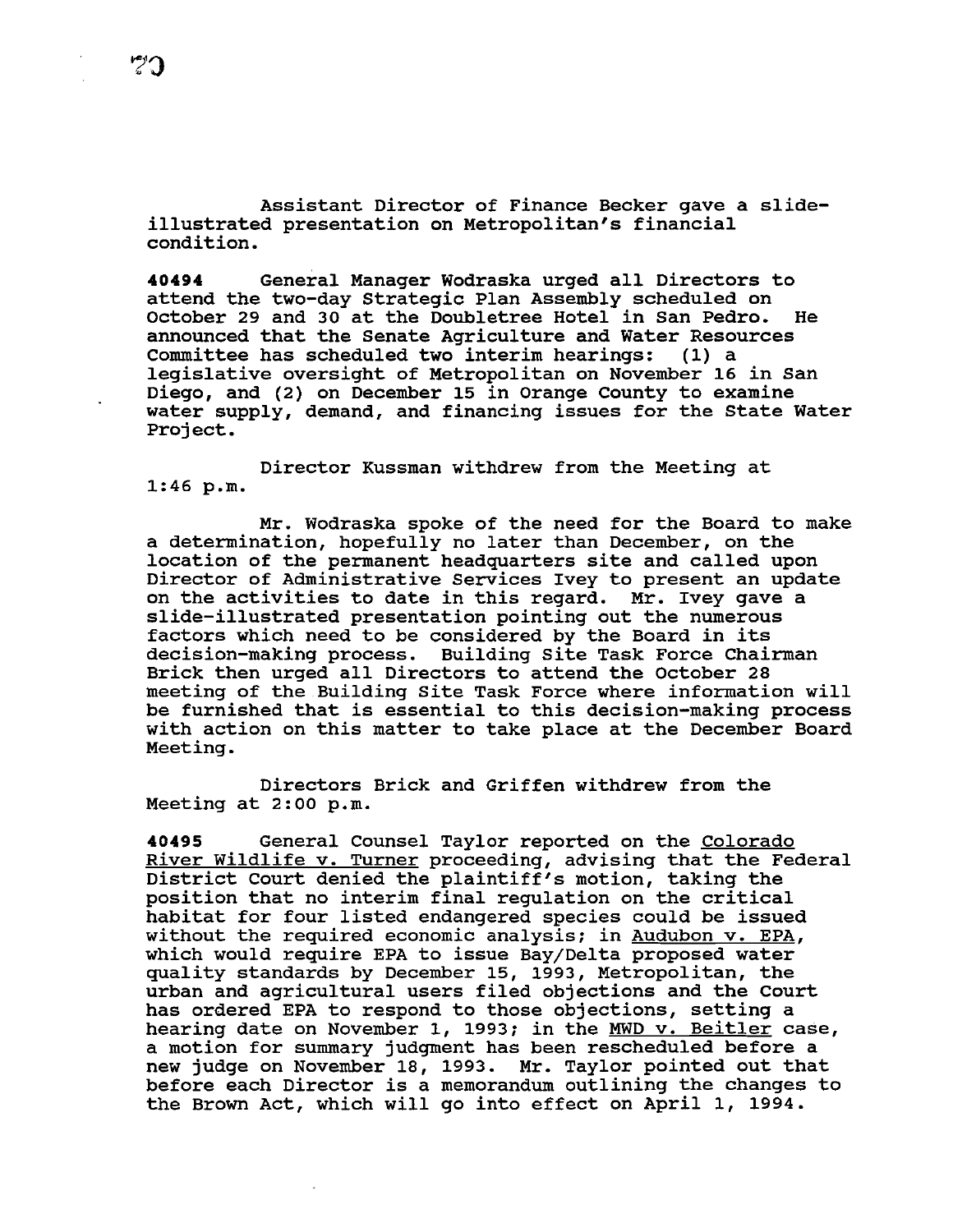Director Stuart moved, seconded by Director Shaw and carried, and the Board approved the Consent Calendar Items, M.X. 40496 through M.X. 40505, as follows:

40496 Adopted Resolution 8423 in the form transmitted with the General Manager's letter dated September 21, 1993, providing in substance that Metropolitan elects to be allocated that additional portion of revenue from taxes levied on redevelopment property which is attributable to either or both of the following: (1) any increase in Metropolitan's base year tax rate applied to incremental assessed value of project property; and (2) that portion of the increase in assessed valuation attributable to the annual inflation adjustment applied to the base year tax rate on the College Community Redevelopment Project in the City of San Diego, said Resolution entitled:

RESOLUTION OF THE BOARD OF DIRECTORS OF THE METROPOLITAN WATER DISTRICT OF SOUTHERN CALIFORNIA ELECTING TO RECEIVE ALLOCATION OF TAXES PURSUANT TO PROVISIONS OF THE COMMUNITY REDEVELOPMENT LAW

40497 Adopted the Clean Water Act policy principles recommended in the General Manager's letter dated October 4, 1993, and authorized the General Manager to observe these principles in all Metropolitan activities regarding the Clean Water Act.

40498 Authorized (1) the General Manager to have all work performed for the modification and upgrade of the Lake Mathews service water system, other than work to be performed under competitively bid contracts involving an expenditure of \$250,000 or more; and (2) Appropriation No. 667 in the amount of \$640,000 from the Pay-As-You-Go Fund to finance all estimated costs for this work, as recommended in the General Manager's letter dated September 1, 1993.

40499 Authorized (1) staff to conduct an inventory and inspection of the Allen-McColloch Pipeline prior to possible purchase from the Municipal Water District of Orange County; and (2) Appropriation No. 669 for \$906,900 from the Revenue Bond Construction Fund to perform this work, as set forth in the General Manager's letter dated September 17, 1993.

Directors Bannister, Davenport, Foley, Kazarian, and Witt requested to be recorded as abstaining.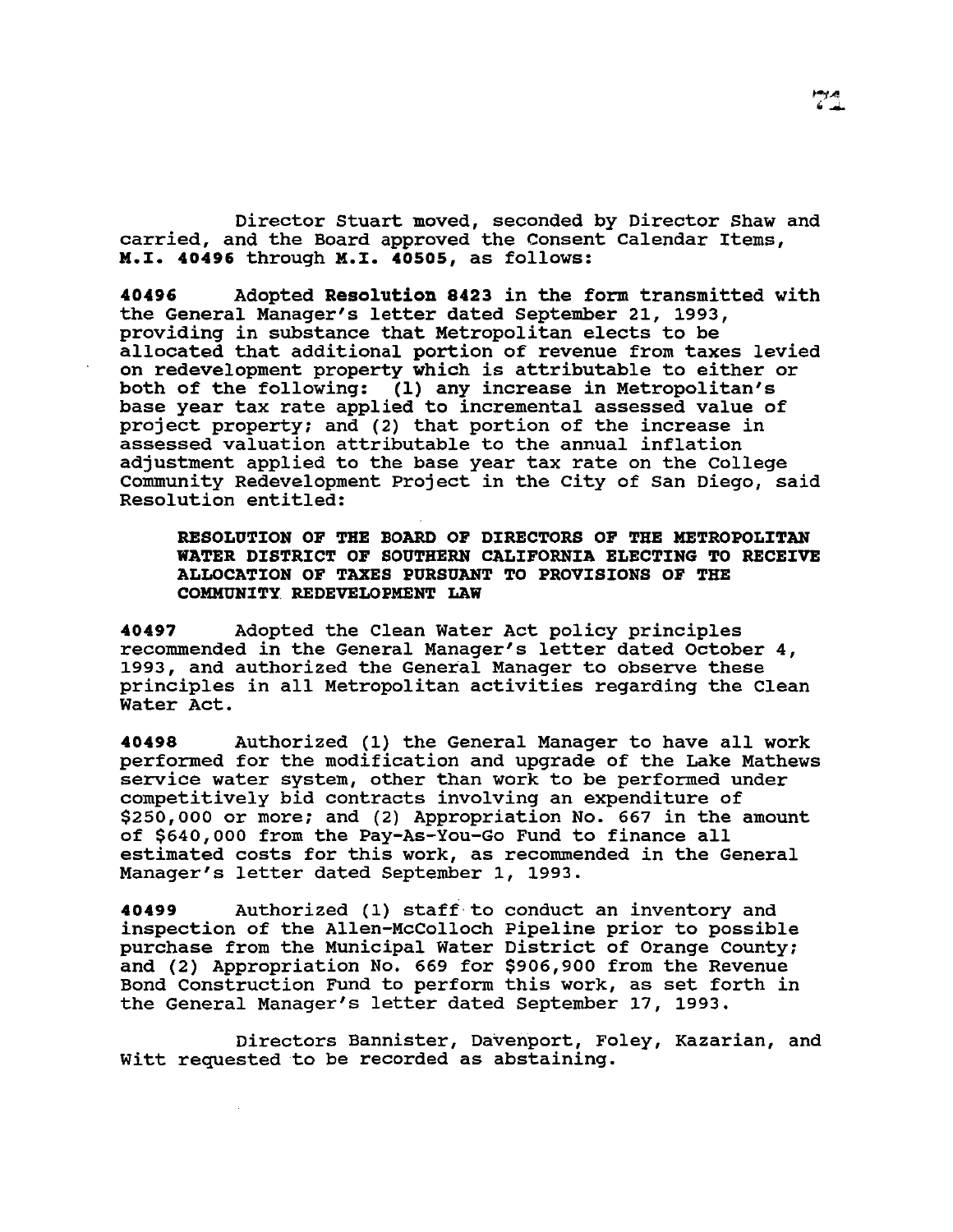**40500** Authorized the General Manager to enter into a transmission service agreement with Pacific Gas and Electric Company for the sale of power generated by the Etiwanda Power Plant substantially in accord with the terms outlined in the General Manager's letter dated September 28, 1993, subject to the agreement being in form approved by the General Counsel.

40501 • Authorized the General Manager to enter into an agreement with the San Bernardino County Museum for the maximum amount not to exceed \$662,000 for paleontological monitoring and recovery services for the Domenigoni Valley Reservoir Project, as recommended in the General Manager's letter dated September 16, 1993, subject to the agreement being in form approved by the General counsel.

**40502** Authorized the General Manager to support and seek passage of H.R. 2853 (Torres) and s. 1352 (Feinstein), with appropriate amendments as may be needed, each authorizing the San Gabriel Basin Demonstration Project to clean up volatile organic chemical contamination in several areas of the San Gabriel groundwater basin, as set forth in the General Manager's letter dated September 13, 1993.

**40503** Adopted legislative policy principles for wetlands as recommended in the General Manager's letter dated September 23, 1993.

**40504** Amended Administrative Code Sections 7100 and 7200 through 7216, and added Section 7217, to read as set forth in Attachment A to the General Counsel's letter dated September 27, 1993, regarding Conflict of Interest and Disclosure of Personal Finances Code.

**40505** Authorized the General Counsel to enter into a contract in the amount of \$150,000 for the services of Katherine Stone to represent Metropolitan in the eminent domain action filed to acquire Parcels 89, 335, 645, and 677 for the Domenigoni Reservoir Project, as set forth in the General Counsel's letter dated September 23, 1993.

**40506** Organization and Personnel Committee Chairman Rez moved, seconded by Director Witt and carried, authorizing the General Manager to amend existing agreements and enter into new agreements with temporary employment agencies in excess of the \$250,000 limitation, as specified in Metropolitan's Administrative Code, with an overall limitation to this delegation of authority of \$3,968,850 through the second quarter of fiscal year 1993-94 (\$1,984,425 quarterly), substantially in accordance with the terms outlined in the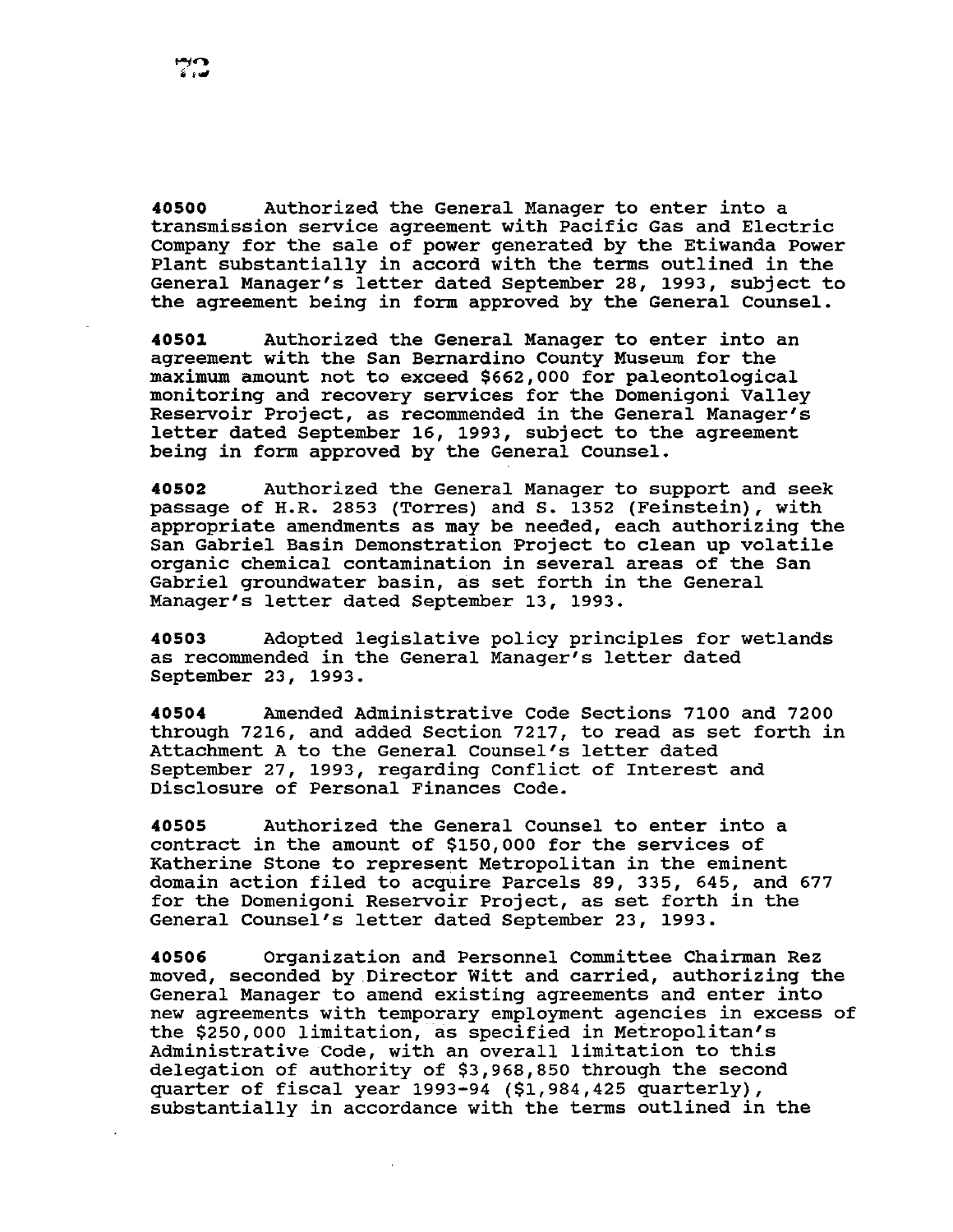General Manager's letter dated September 23, 1993, subject to the agreements being in form approved by the General Counsel.

**40507** Finance and Insurance Committee Chairman Mason moved, seconded by Engineering and Operations Committee Chairman Foley and carried, authorizing the General Manager to (1) enter into agreements without regard to the limitations contained in Administrative Code Sections 8115(b) and 8117 for purchases of equipment or hiring of consultants consistent with the cost estimates shown in Attachment "A", and as necessary to complete the Phase One tasks as outlined in Attachment "B" to the General Manager's letter dated September 17, 1993, subject to the agreements being in form approved by the General Counsel; (2) use formal requests for proposals and other applicable competitive bidding procedures to acquire the necessary Phase One hardware, software, and services; (3) issue quarterly reports to the Board on all contracts awarded by the General Manager that exceeded \$250,000; (4) issue quarterly reports to the Board on the status and costs incurred on the Phase one program activities; further authorizing (5) an increase in continuing Appropriation No. 099 by the amount of \$2,100,000, to a total of \$12,186,800 for equipment purchases related to the Phase One implementation; and (6) Revision No. 2 to Appropriation No. 634 to a total of \$26.8 million, an increase of approximately \$21.1 million, to fund the estimated costs of implementing Phase One of the Information Systems Strategic Plan.

**40508** Finance and Insurance Committee Chairman Mason moved, seconded by Engineering and Operations Committee Chairman Foley and carried, authorizing Revision No. 8 to Appropriation No. 560, an increase of \$112,000,000 to a total amount of \$419,300,000, to finance remaining costs in advance of construction of the Domenigoni Valley Reservoir Project, as set forth in the General Manager's letter dated September 17, 1993.

**40509** Chairman Pro Tern Miller reported that Agenda Item 8-4, the Owner-Controlled Insurance Program for the Domenigoni Valley Reservoir Project, was deferred.

**40510** On behalf of the Water Problems Committee, Vice Chairman Barker moved, seconded by Director Mason and carried, and the Board (1) approved the Plan for Implementing Water Use Efficiency Guidelines; and (2) informally approved the concurrent annexation of Annexation No. 38 to Calleguas Municipal Water District and Metropolitan conditioned upon a cash payment to Metropolitan of the annexation charge of \$519,852.80 if completed by December 31, 1993, and at the then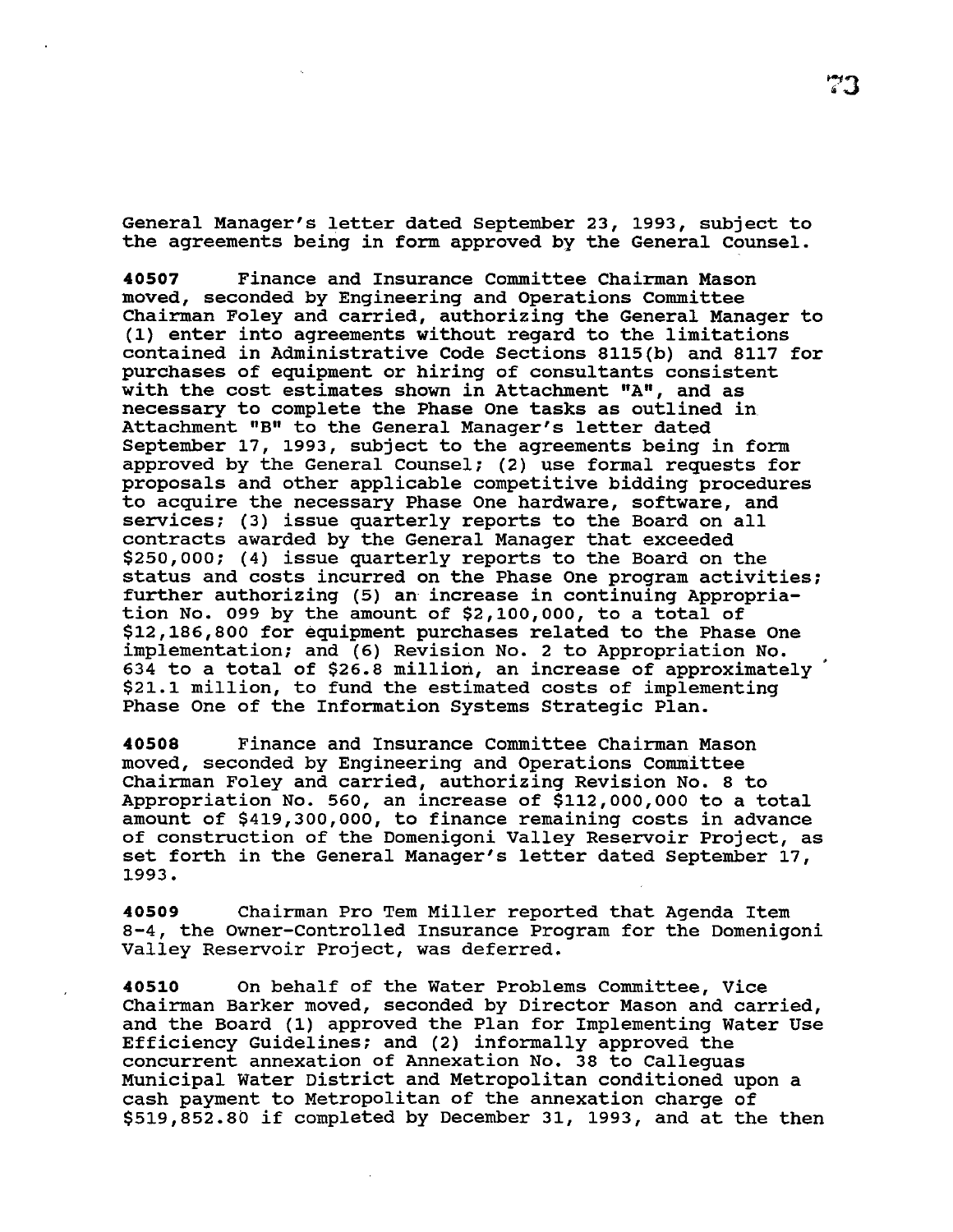applicable rate if the annexation is completed after December 31, 1993, subject to such terms and conditions as may be fixed by the Board in granting formal consent to such annexation when a request therefor has been received, as set forth in the General Manager's letter dated September 17, 1993.

Director Reed requested to be recorded as voting no.

**40511** On behalf of the Water Problems Committee, Vice Chairman Barker moved, seconded by Director Mason and carried, and the Board (1) approved the Plan for Implementing Water Use Efficiency Guidelines; and (2) informally approved the concurrent annexation of Annexation No. 40 to Calleguas Municipal Water District and Metropolitan conditioned upon a cash payment to Metropolitan of the annexation charge of \$118,340.92 if completed by December 31, 1993, and at the then applicable rate if the annexation is completed after December 31, 1993, subject to such terms and conditions as may be fixed by the Board in granting formal consent to such annexation when a request therefor has been received, as set forth in the General Manager's letter dated September 17, 1993.

Director Reed requested to be recorded as voting no

**40512** On behalf of the Water Problems Committee, Vice Chairman Barker moved, seconded by Director Mason and carried, and the Board (1) found that the interests of Metropolitan will not be adversely affected by the creation of the new resulting window; (2) approved the Plan for Implementing Water Use Efficiency Guidelines; and (3) informally approved the concurrent annexation of Annexation No. 41 to Calleguas Municipal Water District and Metropolitan conditioned upon a cash payment to Metropolitan of the annexation charge of \$48,702.12 if completed by December 31, 1993, and at the then applicable rate if the annexation is completed after December 31, 1993, subject to such terms and conditions as may be fixed by the Board in granting formal consent to such annexation when a request therefor has been received, as set forth in the General Manager's letter dated September 17, 1993.

Director Reed requested to be recorded as voting no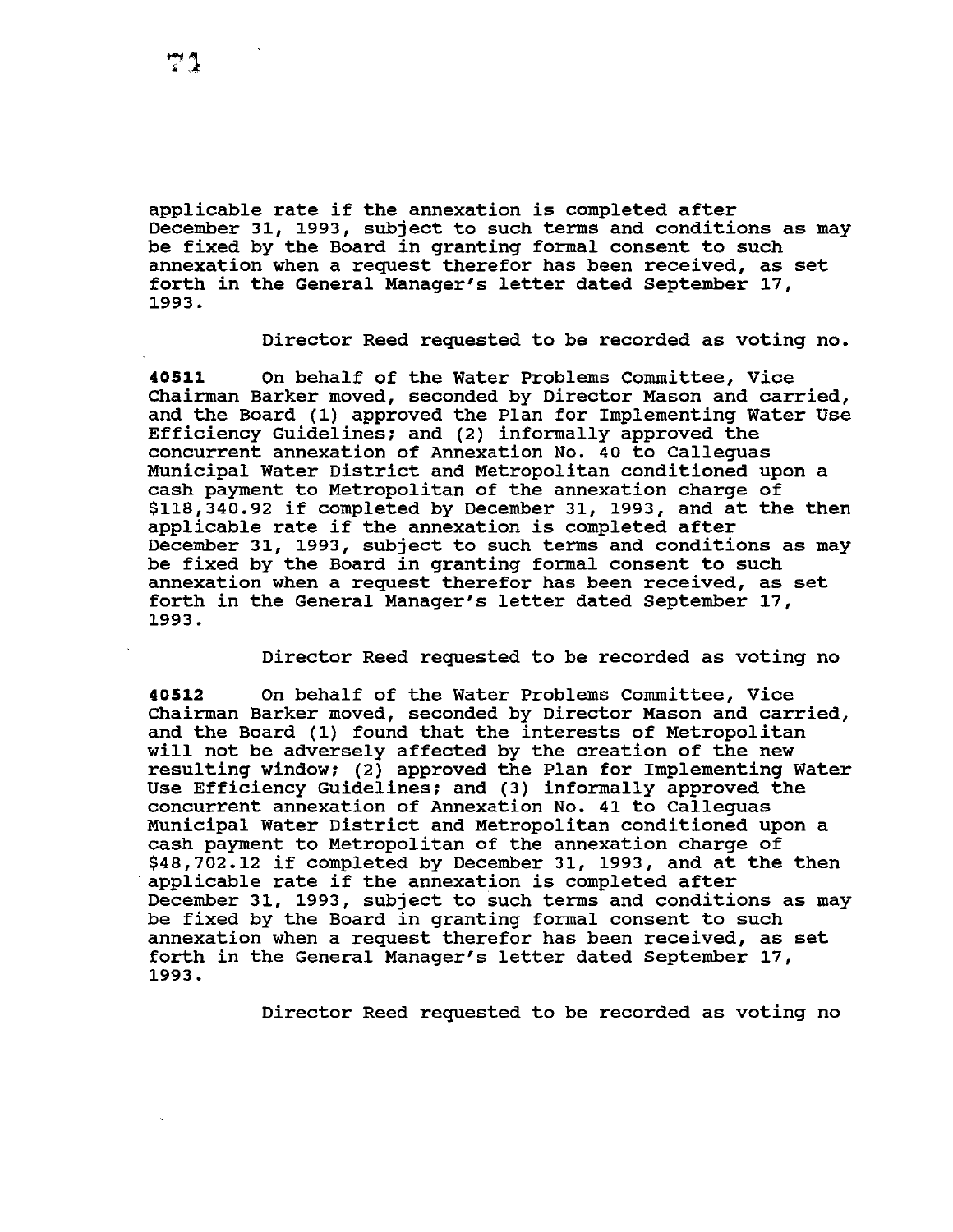**40513** On behalf of the Water Problems Committee, Vice Chairman Barker moved, seconded by Director Mason and carried, and the Board (1) found that the interests of Metropolitan will not be adversely affected by the creation of the new resulting window; (2) approved the Plan for Implementing water Use Efficiency Guidelines; and (3) informally approved the concurrent annexation of the Thirty-Fifth Fringe Area to Western Municipal Water District of Riverside County and Metropolitan conditioned upon a cash payment to Metropolitan of the annexation charge of \$116,276.24 if completed by December 31, 1993, and at the then applicable rate if the annexation is completed after December 31, 1993, subject to such terms and conditions as may be fixed by the Board in granting formal consent to such annexation when a request therefor has been received, as set forth in the General Manager's letter dated September 17, 1993.

Director Reed requested to be recorded as voting no

**40514** The following listed communications were submitted for the information of the Board:

- a. Reports of the General Manager
	- i. Activities for the month of September, dated October 4, 1993.
	- ii. Operating data for the month of August, dated September 22, 1993.
- b. Report of the General Counsel on the activities of the Legal Department for the month of September, dated September 30, 1993.
- c. Report of the Auditor on the activities of the Audit Department for the month of September, dated September 27, 1993.
- d. Letter of General Manager dated October 20, 1993, transmitting the Monthly Financial Report for the month of August. <sup>1</sup>
- e. Letter of the General Manager dated September 28, 1993, reporting on Metropolitan's groundwater activities in its service area.
- f. Letter of the General Manager dated September 28, 1993, submitting the first quarter status report on the Local Projects Program.